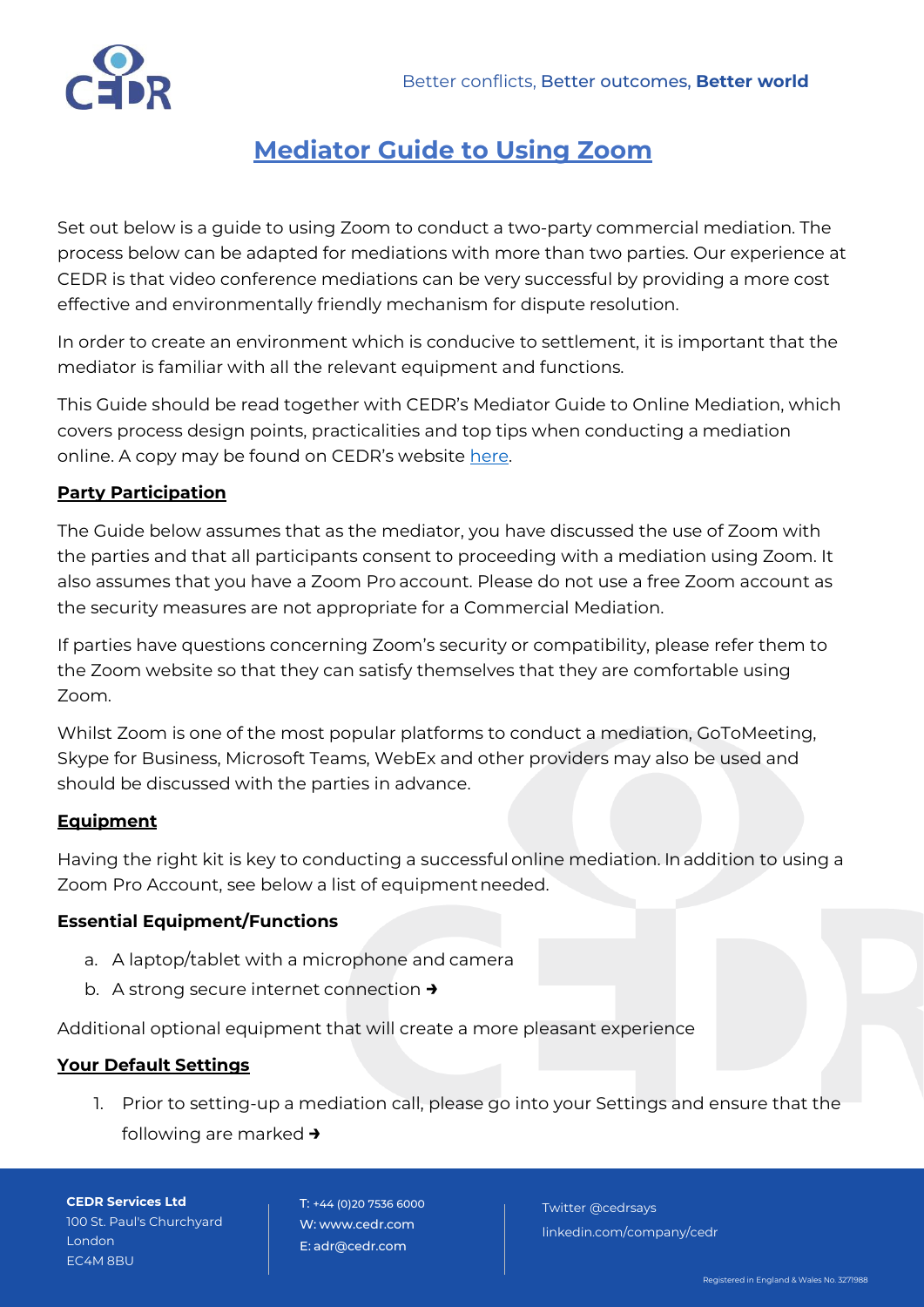

- a. Audio Type **→** Enable Telephone and Computer Audio
- b. Join before host **→** Disable
- c. Use Personal Meeting ID **→** Disable
- d. Require Password **→** Enable
- e. Embed Password in Meeting Link for One-Click join **→**Enable
- f. Basic Settings
	- i. Auto saving chats **→** Disable
	- ii. Screen sharing **→** Enable
		- 1. Who can share **→** Host only (you can change this during the mediation
		- 2. Who can start sharing when someone else is sharing? **→**Host only
- g. In Meeting Advanced
	- i. Breakout room **→** Enable
	- ii. Select Data Center Regions **→**
		- 1. Select only the regions where you have a participant located.
		- 2. As Zoom is located in the US you cannot untick the US
	- iii. Waiting room **→** Enable
	- iv. Recording **→** Disable.
- 2. All other settings should reflect your agreement with the parties.

## **Setting up the Call**

- 3. Log-in to your Zoom Account at Zoom.us
	- a. It is better to do this through the website than the App as there is greater functionality on the website.
- 4. Go to Meetings **→** Schedule a NewMeeting
	- a. Complete the relevant information
	- b. Be sure not to click:
		- i. Enable Join the Meeting Before the Host
		- ii. Record the Meeting Automatically
	- c. Be Sure to click:
		- i. For Meeting ID **→**
			- 1. Generate Automatically (this will ensure participants can't log-in to other sessions later)
			- 2. Do NOT use your Personal Meeting ID
		- ii. For Meeting Password **→** tick "Require a Password" and note the password
		- iii. For Video **→** click the requirements agreed with the parties

**CEDR Services Ltd** 100 St. Paul's Churchyard London EC4M 8BU

T: +44 (0)20 7536 6000 W: [www.cedr.com](http://www.cedr.com/) E: [adr@cedr.com](mailto:adr@cedr.com)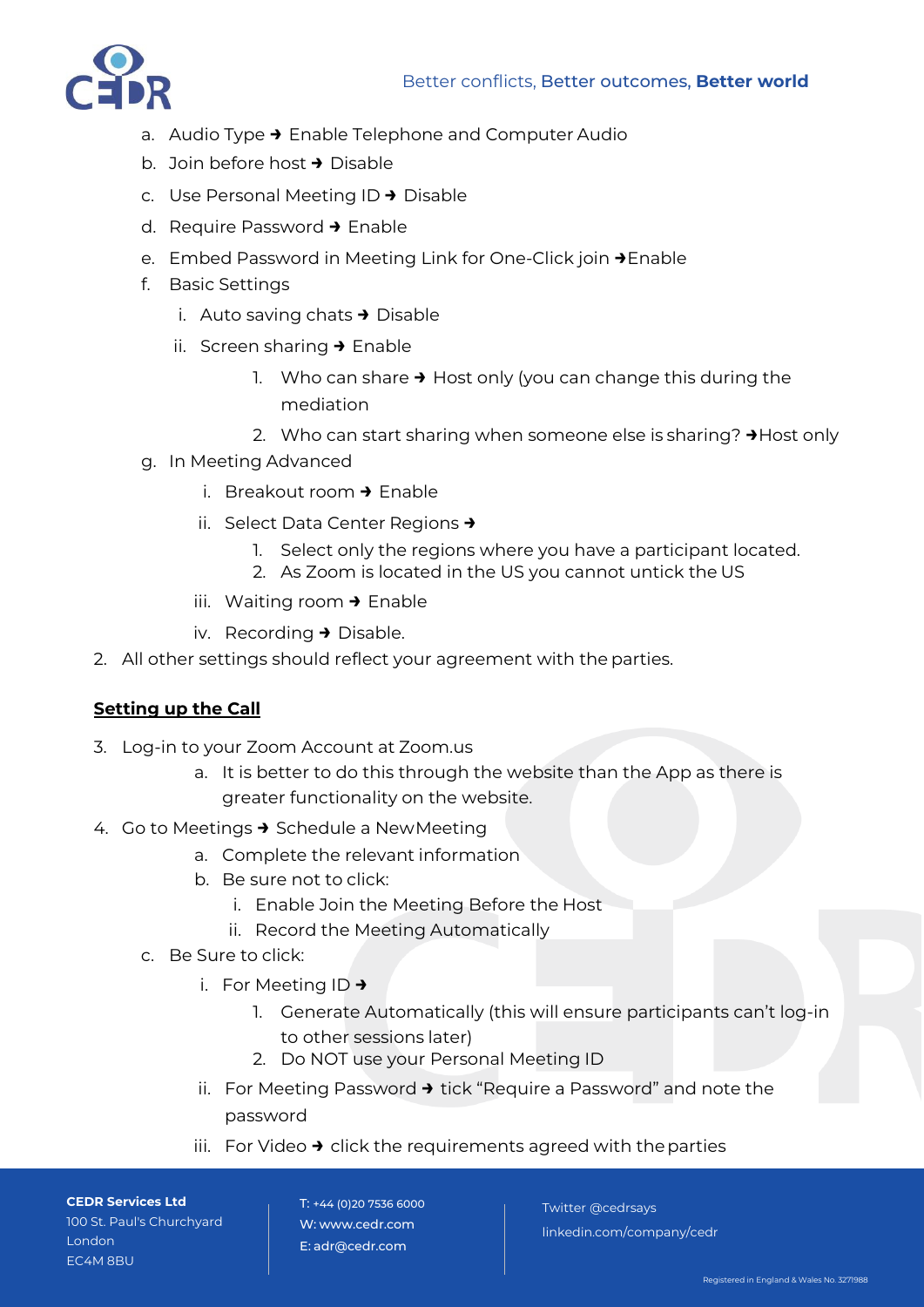

- iv. For Audio **→** click the audio source that is required, tick "Both" when in doubt
- v. For Meeting Options **→** Be sure to enable:
	- 1. Mute participants upon entry
	- 2. Enable waiting room
	- 3. Only authenticated user can join
	- 4. Breakout Room pre-assign

See below for a screenshot

| <b>Meeting Options</b> | Enable join before host<br>п                                                   |
|------------------------|--------------------------------------------------------------------------------|
|                        | $\boxdot$ Mute participants upon entry $\boxdot$                               |
|                        | Enable waiting room<br>☑                                                       |
|                        | Only authenticated users can join: Sign in to Zoom<br>☑                        |
|                        | <b>Ext</b> Breakout Room pre-assign<br>+ Create Rooms <b>1</b> Import from CSV |
|                        | Record the meeting automatically                                               |

- vi. Create at least four Break out rooms by clicking on +Create Rooms
	- 1. Room names may be edited by hoovering your mouse to the right of the room and then clicking the pencil/pen icon when it appears.
	- 2. You can pre-assign participants to Breakout rooms at this stage. We recommend you do so in advance of the call for ease of administration on the day. **Be sure to hit save.**
	- 3. We recommend that you create the following rooms:
		- a. A room for each party;
		- b. A room for the mediator; this can be used for the plenary sessions
		- c. A room for the lawyers;
		- d. A spare room or room of requirement;
	- 4. See example (on next page)

**CEDR Services Ltd** 100 St. Paul's Churchyard London EC4M 8BU

T: +44 (0)20 7536 6000 W: [www.cedr.com](http://www.cedr.com/) E: [adr@cedr.com](mailto:adr@cedr.com)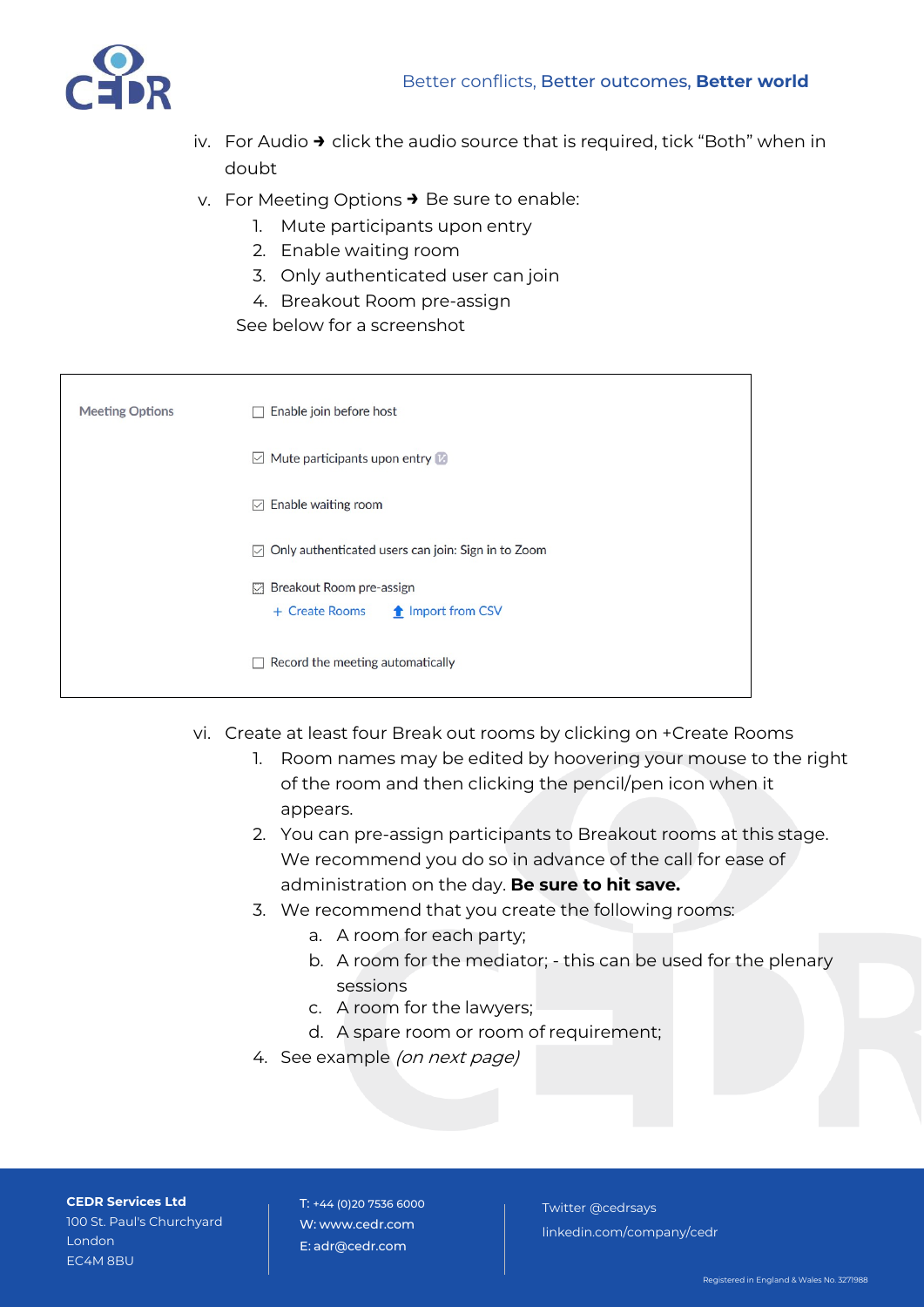

|                            |              | <b>Breakout Room Assignment</b> 4 rooms, 0 participants                                                                                              |
|----------------------------|--------------|------------------------------------------------------------------------------------------------------------------------------------------------------|
|                            |              | Assign participants to breakout rooms by adding their email. You can create up to 50<br>breakout rooms and assign up to a total of 200 participants. |
| <b>Rooms</b>               | $^{+}$       | <b>Room of Requirement</b>                                                                                                                           |
| <b>Claimant Room</b>       | 0            | Add participants                                                                                                                                     |
| Defendant Room             | 0            |                                                                                                                                                      |
| <b>Mediator Room</b>       | $\Omega$     |                                                                                                                                                      |
| <b>Room of Requirement</b> | $\mathbf{O}$ |                                                                                                                                                      |
|                            |              | No participants yet                                                                                                                                  |
| <b>Import from CSV</b>     |              | Cancel<br>Save                                                                                                                                       |

- vii. For Alternative Host **→**
	- 1. Insert an alternate host if you have a co-mediator, an observer or technical/logistical support
		- a. The alternate host must have a Zoom account.
		- b. Be sure to only do this if agreed with the parties in advance.
- viii. Save the call.

### 5. Send the call details to the Parties.

| My Meetings > Manage "My Meeting" |                                                                                                                                       | <b>Start this Meeting</b> |
|-----------------------------------|---------------------------------------------------------------------------------------------------------------------------------------|---------------------------|
| Topic                             | My Meeting                                                                                                                            |                           |
| Time                              | Mar 23, 2020 05:00 PM London<br><b>o Z</b> Outlook Calendar (.ics)<br><b>Yahoo Calendar</b><br>Add to<br><b>Google Calendar</b><br>31 |                           |
| Meeting ID                        | 226-340-434                                                                                                                           |                           |
| <b>Meeting Password</b>           | $\vee$ Require meeting password 709276                                                                                                |                           |
| <b>Invite Attendees</b>           | Join URL: https://zoom.us/j/226340434?pwd=Q0RwY3ZCV1pzYTJNOFFNUGIsR28vdz09                                                            | Copy the invitation       |

**CEDR Services Ltd** 100 St. Paul's Churchyard London EC4M 8BU

T: +44 (0)20 7536 6000 W: [www.cedr.com](http://www.cedr.com/) E: [adr@cedr.com](mailto:adr@cedr.com)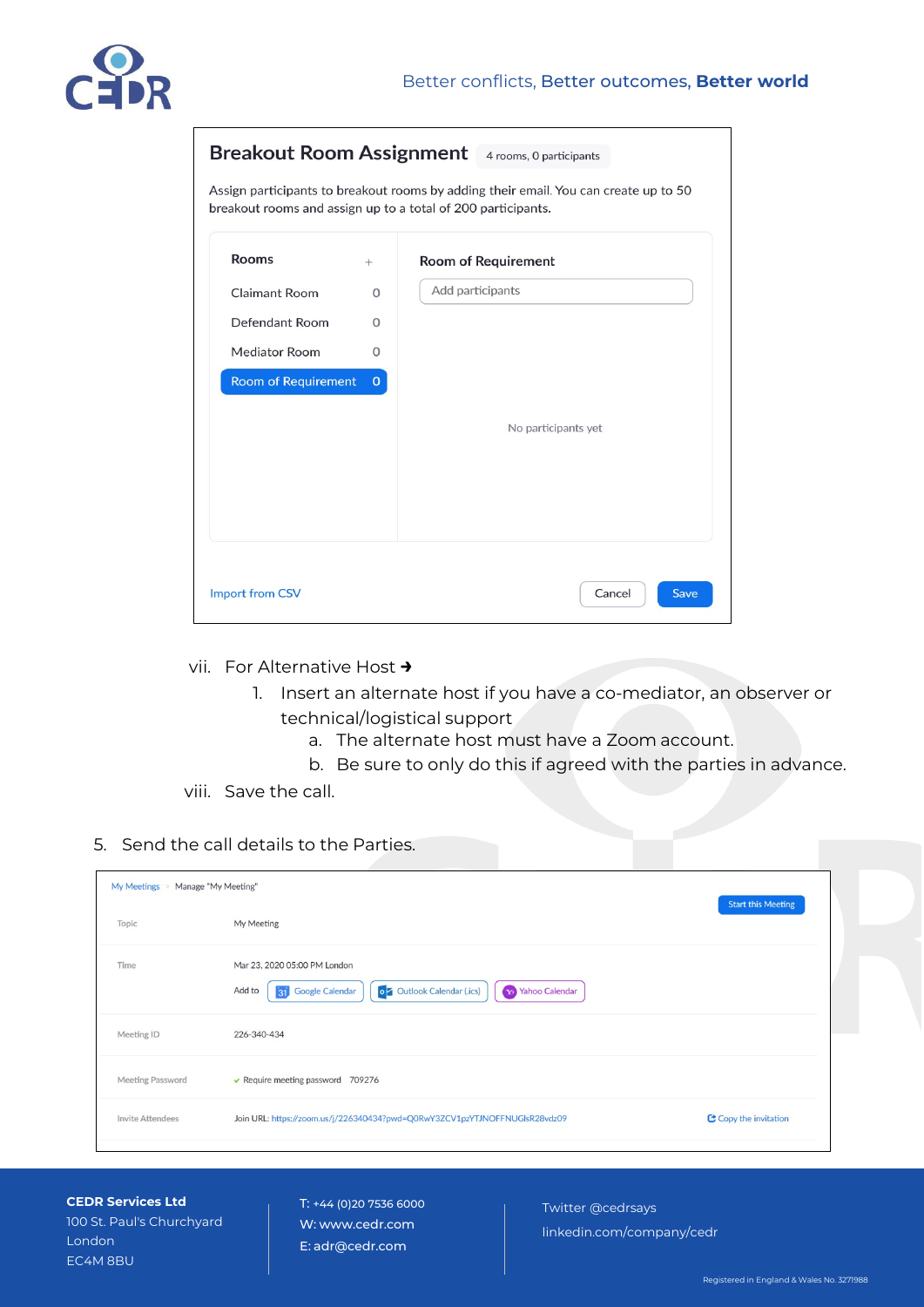

- a. By either
	- i. Using the buttons provided in the Time section; or
	- ii. Copy and pasting the "Join URL" into the calendar invite using the call to action on the right. This will ensure that the password is included in the invite information.

## **Starting the Call**

- 6. To start the call, log-in to you Zoom Pro Account **→** go to Meetings **→** go to Upcoming Meetings
- 7. Click on the relevant meeting
- 8. Click Start
- 9. The call will open and your attendees should be in the waiting room. Attendees in the waiting room will not be able to speak or see you, or each other until admitted to the session.
- 10. Check to make sure your microphone and video are on. If they are you will be able to see yourself in the screen and the sound bars will come up when you speak.
- 11. If you need to invite additional attendees, you can do so by either:
	- a. Forwarding the meeting invite with the details to the attendee; or
	- b. Invite the individual(s) by using the "Invite button" on the control panel which appears when you hover at the bottom of the screen



- 12. Once you are ready to start, either:
	- a. admit everyone to the call at the same time, by clicking Admit All in the Righthand side:
		- i. This will bring all parties into the plenary session and they will be able to speak to each other
		- ii. You can either keep the parties here and do a group introduction or move them into their break out rooms.
	- b. admit the participants from one party and then move them to their breakout room before admitting the other party.
- 13. If you are having difficulty finding this, click Managing Participants on the control panel.

## **Managing Breakout Rooms**

14. To move parties into Breakout Rooms, click on the icon on the control panel (see above):



**CEDR Services Ltd** 100 St. Paul's Churchyard London EC4M 8BU

T: +44 (0)20 7536 6000 W: [www.cedr.com](http://www.cedr.com/) E: [adr@cedr.com](mailto:adr@cedr.com)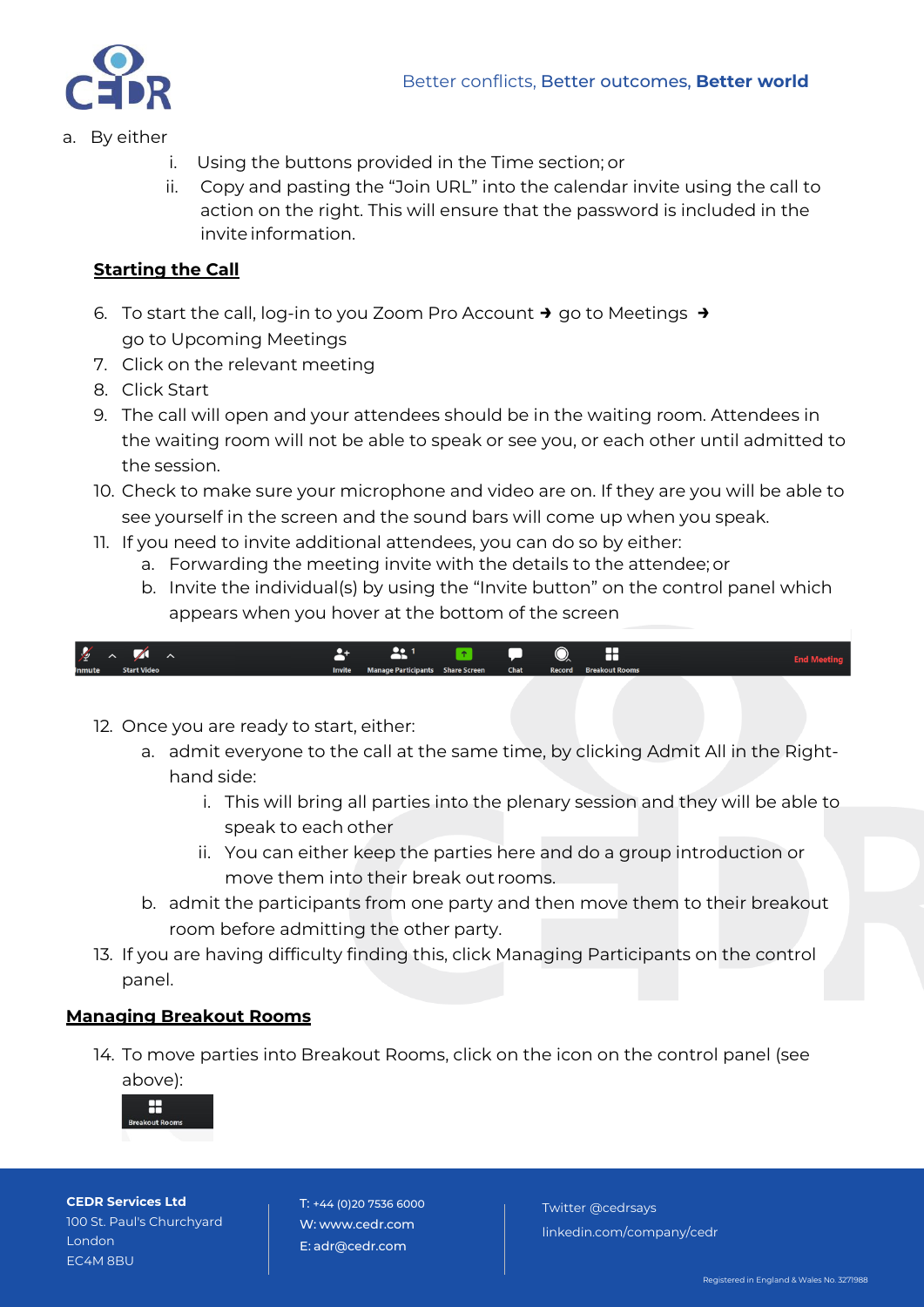15. The following screen will pop up allowing you to move parties into the relevant rooms by hitting the Assign button. If you pre-assigned parties to rooms, these will be pre-populated. You must move all parties into a room in order to open the breakout rooms and close the plenary session:

| <b>Claimant Room</b><br>$\blacktriangledown$  |  | <b>Assign</b> |
|-----------------------------------------------|--|---------------|
| <b>Defendant Room</b><br>$\blacktriangledown$ |  | <b>Assign</b> |
| <b>Mediator Room</b><br>$\blacktriangledown$  |  | <b>Assign</b> |
| <b>v</b> Room of Requirement                  |  | <b>Assign</b> |
|                                               |  |               |
|                                               |  |               |
|                                               |  |               |
|                                               |  |               |
|                                               |  |               |
|                                               |  |               |
|                                               |  |               |
|                                               |  |               |
|                                               |  |               |

- 16. You can then join a breakout room by selecting Join Room.
- 17. When you need to move to another room you can do so by clicking on the Breakout Room icon. The above menu will appear again and you can then join a different room.
- 18. You can move between the rooms using this method throughout the mediation.
- 19. If you want to bring all parties back to the plenary session click **→** End AllBreakout Rooms. It will give the parties 60 seconds to join the plenary session before moving them there.
- 20. There is no way to close certain breakout rooms and leave others open. This is why we recommend that you have at least two extra rooms. This will allow you to move to a room if you need time to reflect or to move certain team members of each party

**CEDR Services Ltd** 100 St. Paul's Churchyard London EC4M 8BU

T: +44 (0)20 7536 6000 W: [www.cedr.com](http://www.cedr.com/) E: [adr@cedr.com](mailto:adr@cedr.com)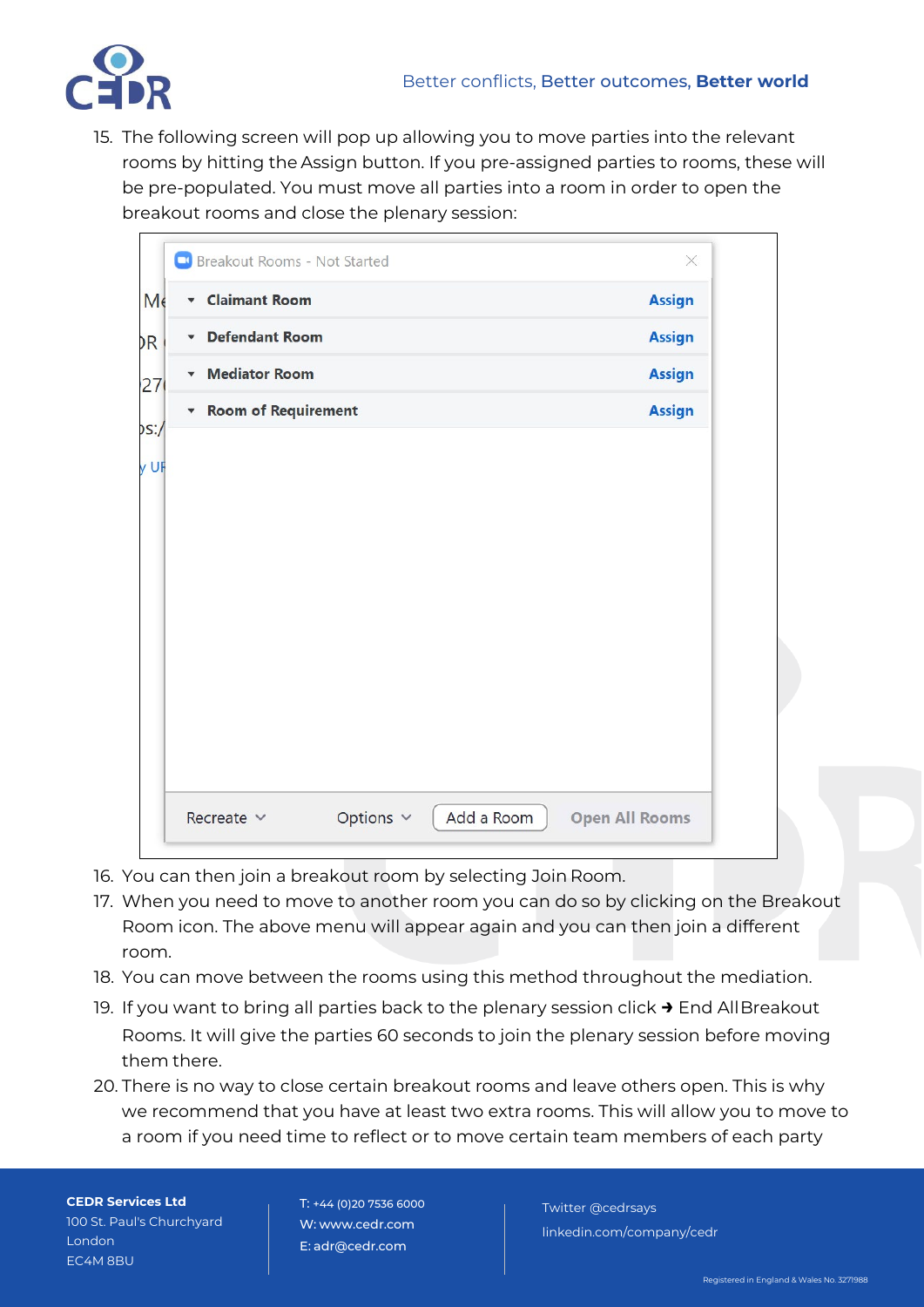

into a room of requirement so that they can have a discussion.

- 21. Parties can move between their assigned breakout room and the plenary session. They cannot move between breakout rooms without the host moving that person into a new breakout room.
- 22. As the parties can move themselves back into the plenary session, we recommend that you do not use this room for any private discussions. Instead use the room of requirement or the mediator room.

## **Messaging**

23. If you want to message either the entire room or an individual in the room, you can do so by clicking on the chat button on the control panel.



- 24. It will open up a messaging panel on the right-hand side of your screen.
- 25. Simply select your recipient from the drop down (either an individual, selection of individuals or the entire room) and type your message.

| To:<br>Everyone $\sim$<br>$\cdots$<br>Type message here |  |  |  |  |
|---------------------------------------------------------|--|--|--|--|
|                                                         |  |  |  |  |
|                                                         |  |  |  |  |

- 26. Please note you will only be able to message individuals in the room where you are present. For example, if you are in the Claimant room you will not be able to message those in the defendant room.
- 27. Also, as the host you can control who in the room members can chat with by clicking on the ellipse in the right-hand corner, next to the recipient drop down.
- 28. It is important not to include any confidential information in the messages as it is possible to save this.

## **Sharing your Screen**

- 29. To prevent other participants from sharing please click the carrot to the right of the Share Screen button -**→** select Advanced Sharing and then mark **→** Only Host in response to the question of who can share the screen.
- 30. If you would like to share your screen with others in the room, then please click the green button in the middle of the controlpanel:

**CEDR Services Ltd** 100 St. Paul's Churchyard London EC4M 8BU

T: +44 (0)20 7536 6000 W: [www.cedr.com](http://www.cedr.com/) E: [adr@cedr.com](mailto:adr@cedr.com)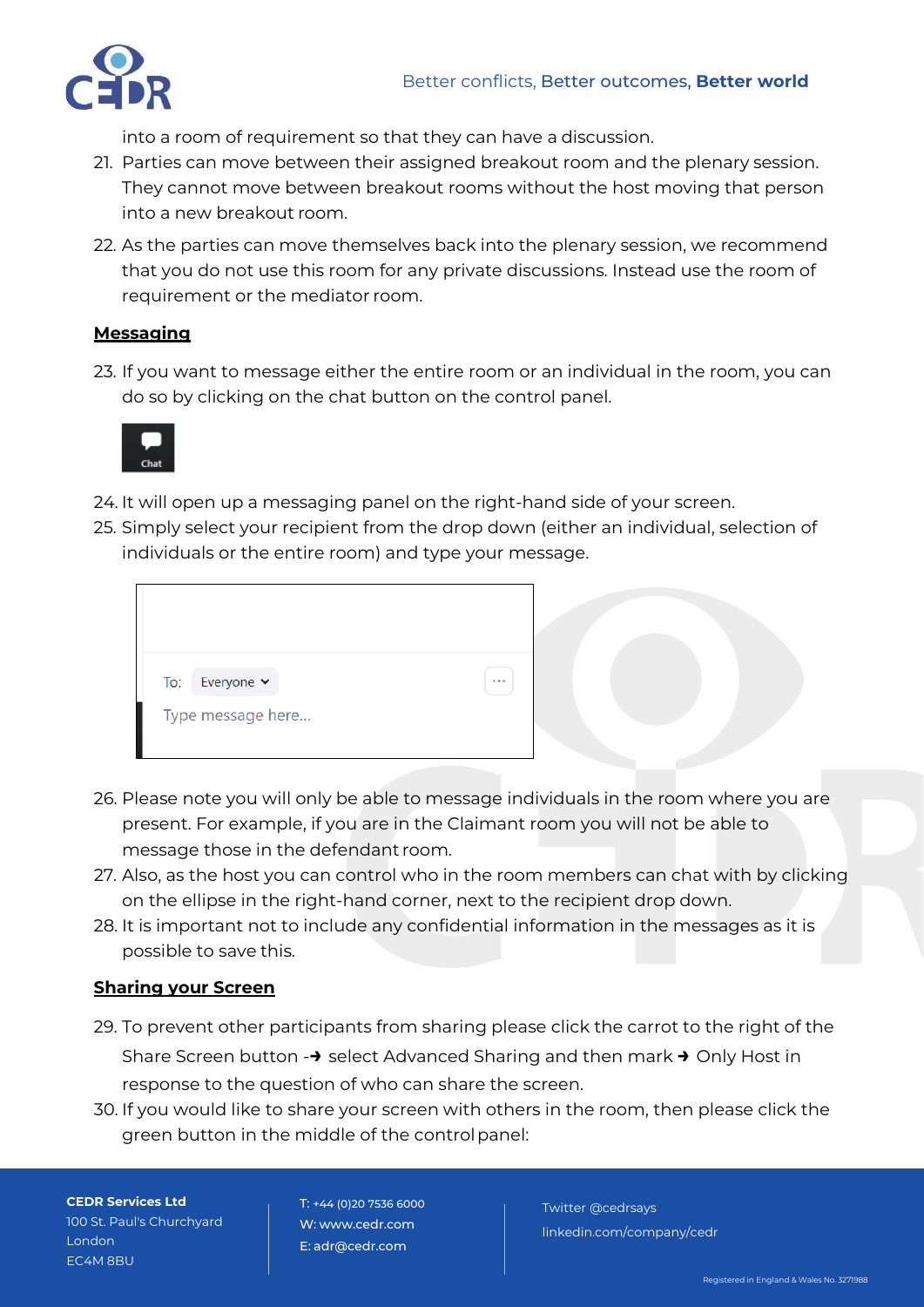



31. When sharing your screen, we recommend that you do not select **→** Screen



The reason is that this will show the parties any screen that you move to. It is easy to forget you are sharing and accidentally show the parties a confidential document. For this reason, have the document open and only select that document to share.

32. When you want to stop sharing your screen, simply stop sharing by hitting the



button:

#### **Recording**

33. Ensure that you or other parties are not recording at any time during the mediation. If the recording is on, you will see the symbol below, typically in the top left-hand corner of your screen.



34. As the host you are the only member who can record.

### **Advanced Settings**

- 35. To access advanced settings, click on the carrot to the right of the mute and video buttons on the control panel. It will take you through to the following screen which will allow you to change additional settings.
- 36. You can use this to amend the setting to fit your needs and the points which are agreed with the parties.

**CEDR Services Ltd** 100 St. Paul's Churchyard London EC4M 8BU

T: +44 (0)20 7536 6000 W: [www.cedr.com](http://www.cedr.com/) E: [adr@cedr.com](mailto:adr@cedr.com)